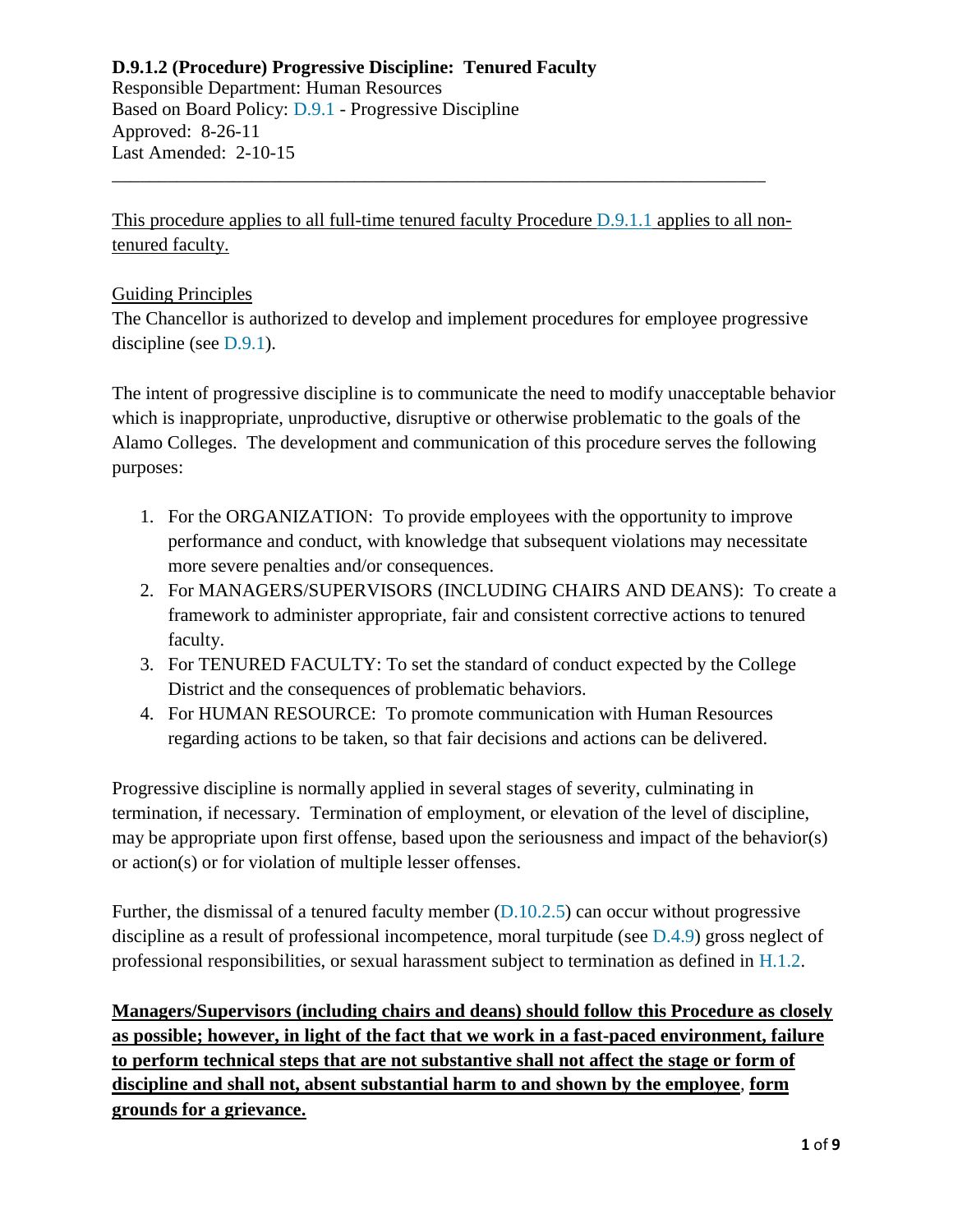Responsible Department: Human Resources Based on Board Policy: [D.9.1](https://www.alamo.edu/siteassets/district/about-us/leadership/board-of-trustees/policies-pdfs/section-d/d.9.1-policy.pdf) - Progressive Discipline Approved: 8-26-11 Last Amended: 2-10-15

#### Application

Progressive discipline pursuant to this procedure shall apply to all full-time tenured faculty. Except where otherwise provided in policy, employees subject to disciplinary action may appeal an adverse employment action pursuant to Policy [D.3.3](https://www.alamo.edu/siteassets/district/about-us/leadership/board-of-trustees/policies-pdfs/section-d/d.3.3-policy.pdf) and related procedures.

\_\_\_\_\_\_\_\_\_\_\_\_\_\_\_\_\_\_\_\_\_\_\_\_\_\_\_\_\_\_\_\_\_\_\_\_\_\_\_\_\_\_\_\_\_\_\_\_\_\_\_\_\_\_\_\_\_\_\_\_\_\_\_\_\_\_\_\_\_\_

#### Procedure and Provisions

Disciplinary action(s) are arranged in progressive Steps 1-4. Depending on the severity of the offense, one or more steps may be bypassed. The following information is provided as a guide in the use of this process.

In some cases, it may be appropriate for discipline to include corrective action, such as placement under direct supervision of the chair/dean with a specific plan for remediation and for a specific period of time. Documentation of corrective actions shall be included with the other documentation related to the disciplinary measure. Further, in some cases, it may be appropriate to reduce or eliminate overload and/or summer teaching assignments for those on less than twelve-month contracts or to reduce or eliminate perquisites or privileges of rank for a stated period.

If reassignment or relocation of an employee is being recommended for reasons related to discipline, the Human Resources department must be consulted prior to any action.

The Chancellor in consultation with Human Resources, reserves the ability to place an employee on administrative leave pending investigation of the allegations related to this procedure.

#### Disciplinary Violations

Unacceptable behaviors include, but are not limited to, non-performance, inappropriate conduct, unacceptable attendance and/or violation of College District policy or procedures.

If a situation arises which the listing does not specify, the behavior will be compared with and aligned with similarly listed violations in consultation with the Human Resources Department.

The unacceptable behavior(s) identified will normally result in issue of the corresponding *Step*, although impact, severity and intent of the actions will be considered in determining the appropriate level of discipline. Each offense may be treated as a separate *Step* under appropriate circumstances.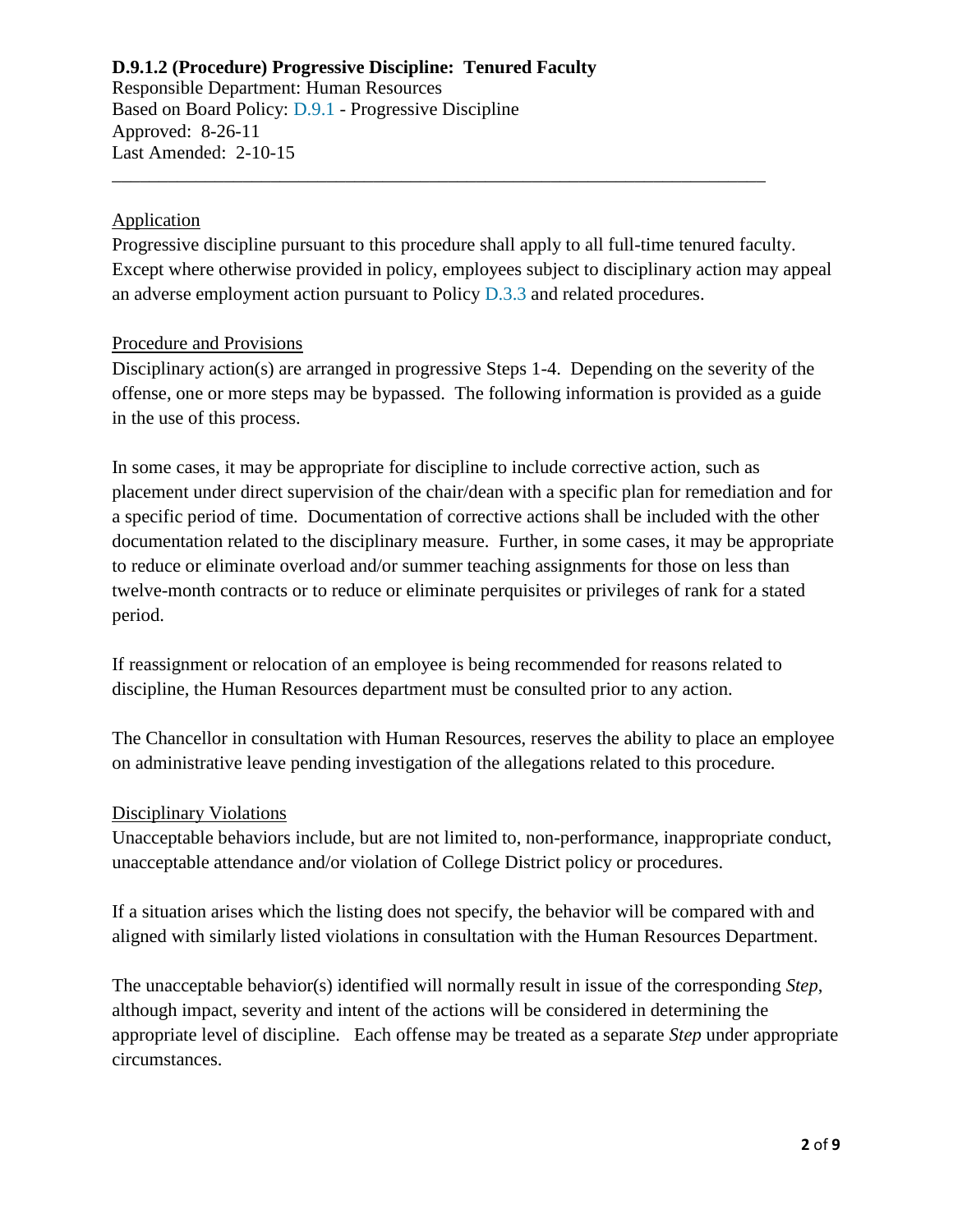Responsible Department: Human Resources Based on Board Policy: [D.9.1](https://www.alamo.edu/siteassets/district/about-us/leadership/board-of-trustees/policies-pdfs/section-d/d.9.1-policy.pdf) - Progressive Discipline Approved: 8-26-11 Last Amended: 2-10-15

Step 1:

- Excessive tardiness or absenteeism
- Abuse of or excessive number of personal telephone calls
- Uncooperative behavior (including disrespectful attitude towards a supervisor)

\_\_\_\_\_\_\_\_\_\_\_\_\_\_\_\_\_\_\_\_\_\_\_\_\_\_\_\_\_\_\_\_\_\_\_\_\_\_\_\_\_\_\_\_\_\_\_\_\_\_\_\_\_\_\_\_\_\_\_\_\_\_\_\_\_\_\_\_\_\_

- Loitering or loafing during work hours
- Failure to follow departmental procedures or directions
- Reckless or careless behavior
- Failure to meet performance expectations
- Failure to perform the terms of employment for reasons other than documented illness or injury (including, for example, failure to attend mandatory departmental/College or District-wide meetings or failure to hold required office hours or otherwise fail to be reasonably available for students, if the terms of employment require it); and
- Unauthorized operation and/or misuse of College District property

Step 2:

- Making slanderous or libelous statements concerning any employee, student, the organization, its services or others associated with the college district mission;
- Failure to follow specified job instructions;
- Participation or promotion of unauthorized games of chance or lotteries on College District property, using College District resources;
- Neglect of duty or responsibilities, including unauthorized absence, which impairs teaching, research or other normal and expected services to the College District; and
- Use of profane, obscene, vile, abusive or degrading language, gestures or image(s) that are not protected by academic freedom as defined by [D.3.5.](https://www.alamo.edu/siteassets/district/about-us/leadership/board-of-trustees/policies-pdfs/section-d/d.3.5-policy.pdf) (Note: this does not apply to violations related to sexual harassment under [H.1.2\)](https://www.alamo.edu/siteassets/district/about-us/leadership/board-of-trustees/policies-pdfs/section-h/h.1.2-policy.pdf).

Step 3:

- Removal of College District records or property without appropriate approval;
- Violation of computer use policy;
- Sabotage (destruction of property, obstruction of normal operations or a treacherous action to defeat or hinder a cause or an endeavor);
- Insubordination (such as refusal to obey a supervisor's lawful orders; pattern of disrespectful attitude towards a supervisor);
- Violation of the ethics of the academic profession, including the Texas Community College Teachers Association *Faculty Code of Professional Ethics* [\(D.4.10](https://www.alamo.edu/siteassets/district/about-us/leadership/board-of-trustees/policies-pdfs/section-d/d.4.10-policy.pdf) and [D.4.10.1\)](https://www.alamo.edu/siteassets/district/about-us/leadership/board-of-trustees/policies-pdfs/section-d/d.4.10.1-procedure.pdf);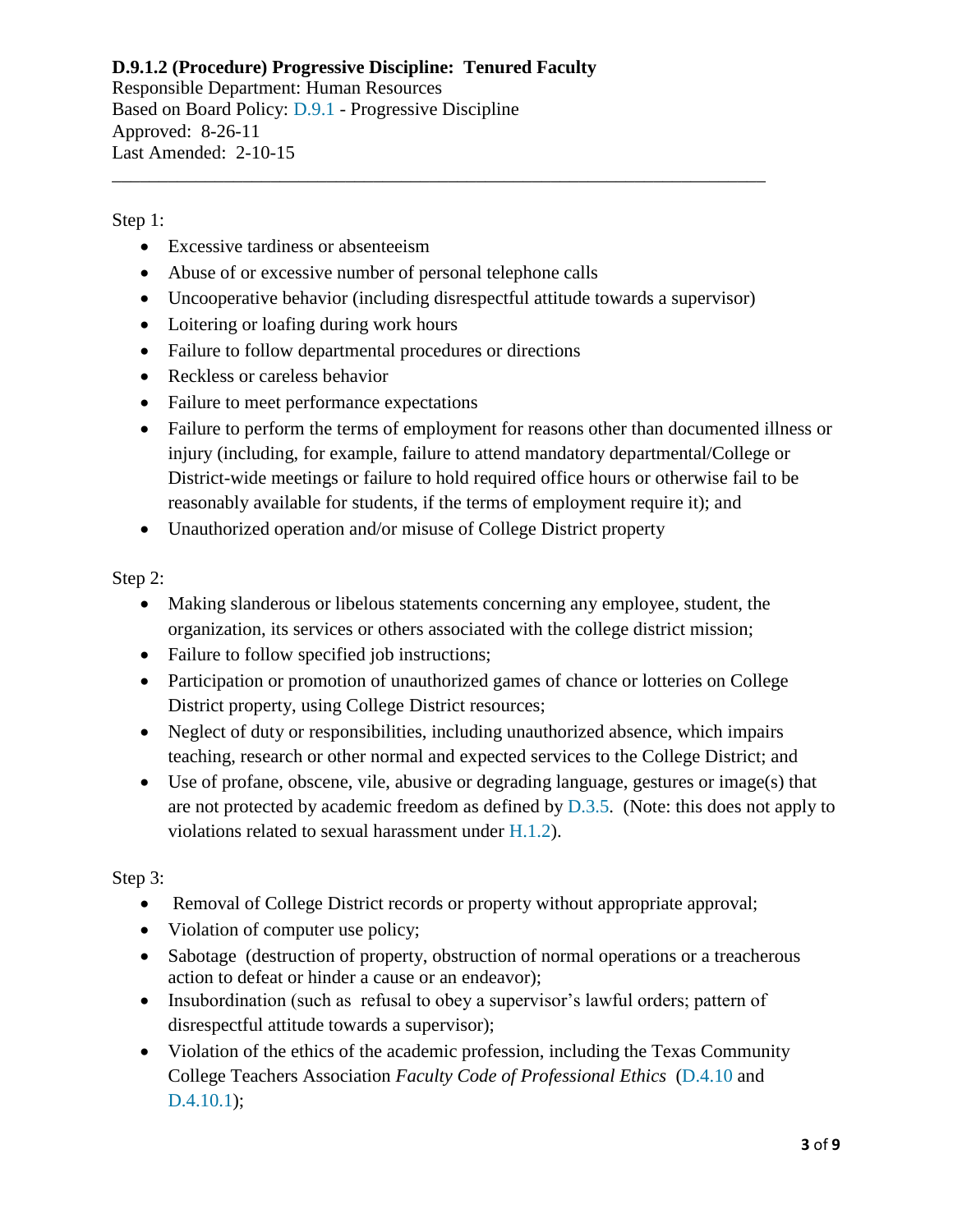#### **D.9.1.2 (Procedure) Progressive Discipline: Tenured Faculty** Responsible Department: Human Resources Based on Board Policy: [D.9.1](https://www.alamo.edu/siteassets/district/about-us/leadership/board-of-trustees/policies-pdfs/section-d/d.9.1-policy.pdf) - Progressive Discipline

Approved: 8-26-11 Last Amended: 2-10-15

- Absence from work without -notification [\(D.5.3.1\)](https://www.alamo.edu/siteassets/district/about-us/leadership/board-of-trustees/policies-pdfs/section-d/d.5.3.1-procedure.pdf); and
- Refusal to meet with supervisor or other agent of College District management.

\_\_\_\_\_\_\_\_\_\_\_\_\_\_\_\_\_\_\_\_\_\_\_\_\_\_\_\_\_\_\_\_\_\_\_\_\_\_\_\_\_\_\_\_\_\_\_\_\_\_\_\_\_\_\_\_\_\_\_\_\_\_\_\_\_\_\_\_\_\_

• Sleeping while at work.

## Step 4:

College District tenured faculty are subject to termination for a first offense of the following list of violations, which includes but is not limited to:

- Two consecutive occurrences of absence from work without -notification [\(D.5.3.1\)](https://www.alamo.edu/siteassets/district/about-us/leadership/board-of-trustees/policies-pdfs/section-d/d.5.3.1-procedure.pdf);
- Distribution of printed matter, selling property, soliciting, collecting or accepting contributions on College District property, using College District resources, or on College District time, without specific authorization from college or College District administration;
- Abuse of, or damage to, College District property or to the property of other employees;
- Unauthorized release of confidential records or information or violation of the Family Educational Rights and Privacy Act (FERPA);
- Substantial unauthorized use of College District equipment, time or resources (employees may make minimal, incidental use of College District resources with certain limitations: see [C.2.7.1,](https://www.alamo.edu/siteassets/district/about-us/leadership/board-of-trustees/policies-pdfs/section-c/c.2.7.1-procedure.pdf) [C.1.9,](https://www.alamo.edu/siteassets/district/about-us/leadership/board-of-trustees/policies-pdfs/section-c/c.1.9-policy.pdf) [C.1.9.1](https://www.alamo.edu/siteassets/district/about-us/leadership/board-of-trustees/policies-pdfs/section-c/c.1.9.1-procedure.pdf) and Chancellor's Clarification [07-01](http://share.alamo.edu/ethics/clarifications/07-01-Appropriate-Use-of-ACCD-Resources.pdf) for limitations and examples of minimal incidental use);
- Action(s) that result(s) in preventing other members of the College District community from fulfilling their responsibilities or that create a clear and present danger to members of the College District community;
- Violation of the College District workplace violence policy or procedure [\(D.4.6](https://www.alamo.edu/siteassets/district/about-us/leadership/board-of-trustees/policies-pdfs/section-d/d.4.6-policy.pdf) and [D.4.6.1\)](https://www.alamo.edu/siteassets/district/about-us/leadership/board-of-trustees/policies-pdfs/section-d/d.4.6.1-procedure.pdf);

While on property owned or controlled by the College District, or while attending a College District-related or sponsored activity on or off College District property, the employee:

- Assault of another employee, student, or other individual as defined by the Texas Penal Code;
- Except as provided in [D.4.7.1,](https://www.alamo.edu/siteassets/district/about-us/leadership/board-of-trustees/policies-pdfs/section-d/d.4.7.1-procedure3.pdf) selling, giving, or delivering to another person, or possessing, using or being under the influence of:
	- o Illegal or controlled substances as defined by Texas or federal law,
	- o An inhalant as defined by Texas law;
- Except as provided in  $D.4.7.1$ , selling, possessing, using or being under the influence of intoxicants while in the scope of employment;
- **Engaging in a pattern of refusal or failure to follow a policy or official directive;**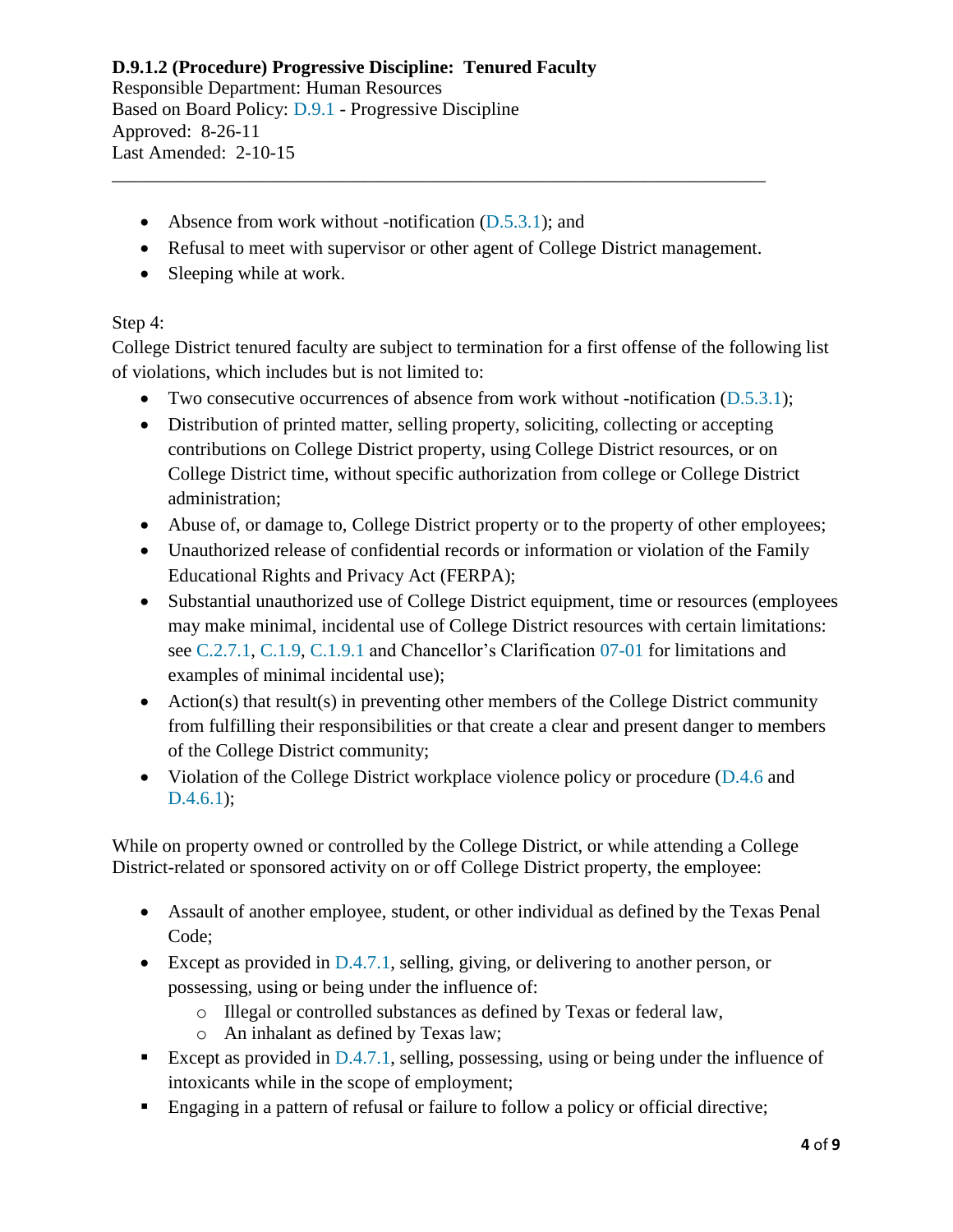## **D.9.1.2 (Procedure) Progressive Discipline: Tenured Faculty** Responsible Department: Human Resources Based on Board Policy: [D.9.1](https://www.alamo.edu/siteassets/district/about-us/leadership/board-of-trustees/policies-pdfs/section-d/d.9.1-policy.pdf) - Progressive Discipline Approved: 8-26-11

Last Amended: 2-10-15 \_\_\_\_\_\_\_\_\_\_\_\_\_\_\_\_\_\_\_\_\_\_\_\_\_\_\_\_\_\_\_\_\_\_\_\_\_\_\_\_\_\_\_\_\_\_\_\_\_\_\_\_\_\_\_\_\_\_\_\_\_\_\_\_\_\_\_\_\_\_

- Engaging in behavior that endangers the life, health or safety of a student, employee, or another individual;
- Committing a theft as defined by the Texas Penal Code;
- Forging or falsifying an official College District record or form;
- Possessing a firearm, illegal knife, club, or prohibited weapon as defined under the Texas Penal Code on College District property or at a College District function;
- Willfully or by omission providing false or misleading information in College District employment applications;
- Violation of the College District Code of Conduct;
- Engaging in conduct incorporating the elements of an offense under Texas Penal Code Title 8, Offense Against Public Administration; and
- Conviction (to include probated sentences and deferred adjudication) of any felony or of a misdemeanor involving moral turpitude, as defined by College District policy or Texas statutory or common law. It is the employee's responsibility to report all convictions to the Human Resources department within 3 business days of being convicted (see [D.4.11](https://www.alamo.edu/siteassets/district/about-us/leadership/board-of-trustees/policies-pdfs/section-d/d.4.11-policy.pdf)).

## *Steps*

## *Step 1-Counseling (Verbal or Written)*

This level of discipline is in response to behavior which causes a minor disruption to the image, morale, production or operations of the organization (see above "*Disciplinary Violations*" for examples). In response, the immediate supervisor (or chair or dean, as appropriate) shall do the following:

- 1. Identify the problematic behavior(s);
- 2. Allow the employee the opportunity to explain the behavior(s), and investigate if necessary;
- 3. Meet with the employee and advise the employee of the unsatisfactory job performance, conduct or behavior;
- 4. Inform the employee that the behavior(s) has/have violated disciplinary procedure and must be corrected;
- 5. Inform the employee that this is a Step 1, "Counseling" step;
- 6. Advise the employee of the consequences of continued behavior(s), or other disciplinary violations;
- 7. Provide the employee with advice, guidance, corrective action requirements (if applicable) and clarification to assist in avoiding escalation of the discipline to a more severe Step, with copy to Human Resources;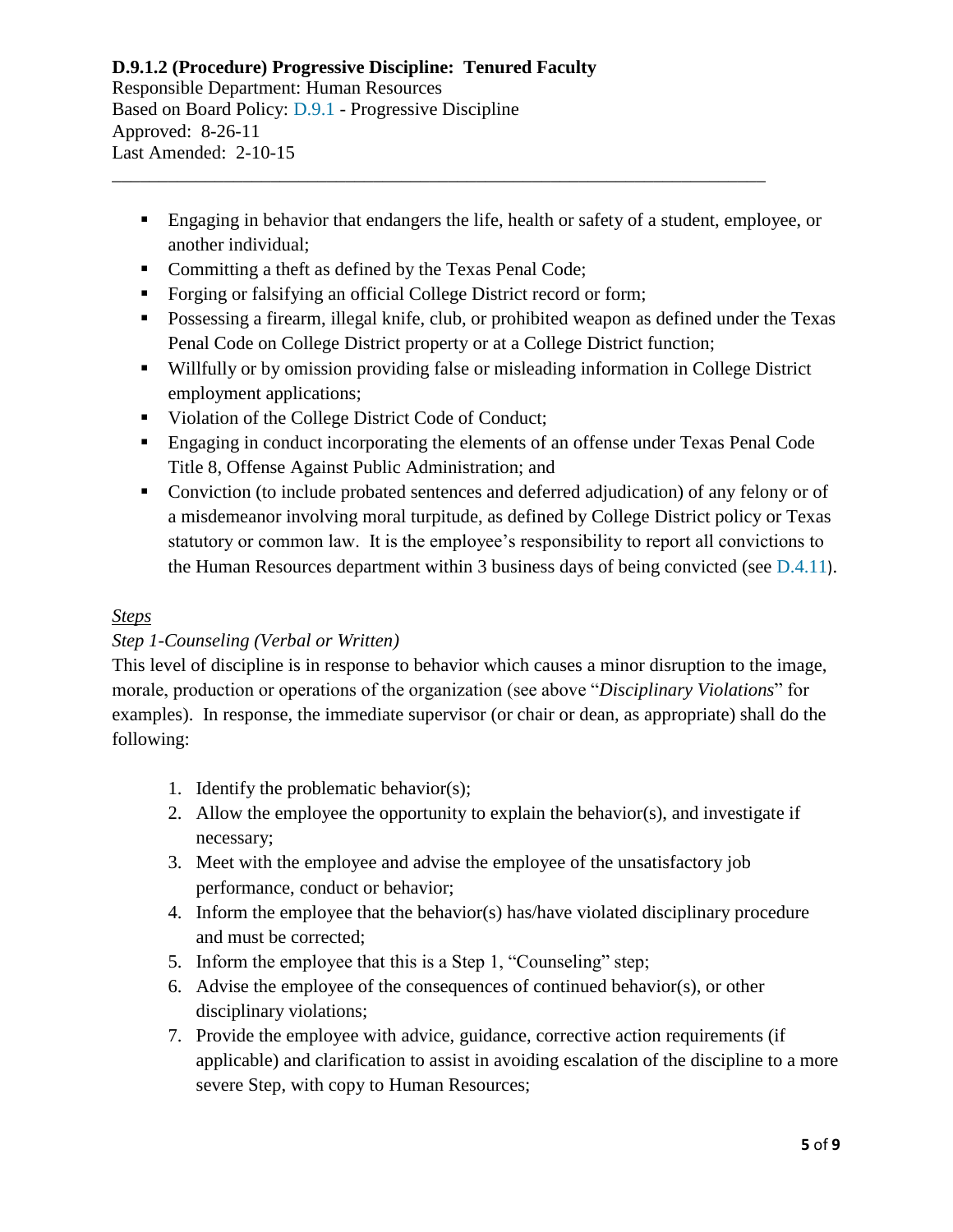#### **D.9.1.2 (Procedure) Progressive Discipline: Tenured Faculty** Responsible Department: Human Resources Based on Board Policy: [D.9.1](https://www.alamo.edu/siteassets/district/about-us/leadership/board-of-trustees/policies-pdfs/section-d/d.9.1-policy.pdf) - Progressive Discipline Approved: 8-26-11 Last Amended: 2-10-15

8. Ask the employee if there are any questions; document any questions and answers given; and

\_\_\_\_\_\_\_\_\_\_\_\_\_\_\_\_\_\_\_\_\_\_\_\_\_\_\_\_\_\_\_\_\_\_\_\_\_\_\_\_\_\_\_\_\_\_\_\_\_\_\_\_\_\_\_\_\_\_\_\_\_\_\_\_\_\_\_\_\_\_

9. Document the conversation and file it with the departmental employee file, with copy to Human Resources.

## *Step 2-Written Reprimand*

This level of discipline is in response to behavior which the employee has not corrected or has repeated the behavior giving rise to Step 1, or if the employee's behavior otherwise is a moderate disruption to the image, morale, production or operations of the organization (see above "*Disciplinary Violations*" for examples). In response, the immediate supervisor shall do the following:

- 1. Identify the problematic behavior(s);
- 2. Allow the employee the opportunity to explain the behavior(s) (document statements made), and investigate if necessary;
- 3. Seek guidance from the Human Resources department prior to taking disciplinary action, so that the action can be reviewed for consistency, fairness and applicability;
- 4. Meet with and request that the employee acknowledge a written notice of the unsatisfactory job performance, conduct or behavior. If the employee refuses to sign, document the refusal and note any comments made by the employee;
- 5. Inform the employee that the behavior(s) has/have violated disciplinary procedure and must be corrected;
- 6. Inform the employee that this is a Step 2, "Written Reprimand" step;
- 7. Advise the employee of the consequences of continued behavior(s), or other disciplinary violations;
- 8. Advise the employee that, although an undesired consequence, the College District may accelerate the discipline process, as appropriate;
- 9. Ask the employee if there are any questions, document any questions and answers given;
- 10. Provide the employee with advice, guidance and clarification to assist in avoiding escalation of the discipline to a more severe Step, with copy to Human Resources;
- 11. File all documents in the employee's departmental employment file; and
- 12. Provide the Human Resources department with a copy of the discipline record (documents described in this step and any previous discipline administered) for the employee personnel file maintained by the College District.

## *Step 3-Final Written Warning*

This level of discipline is in response to behavior which the employee has not corrected or has repeated the behavior giving rise to the previously issued Step, or if the employee's behavior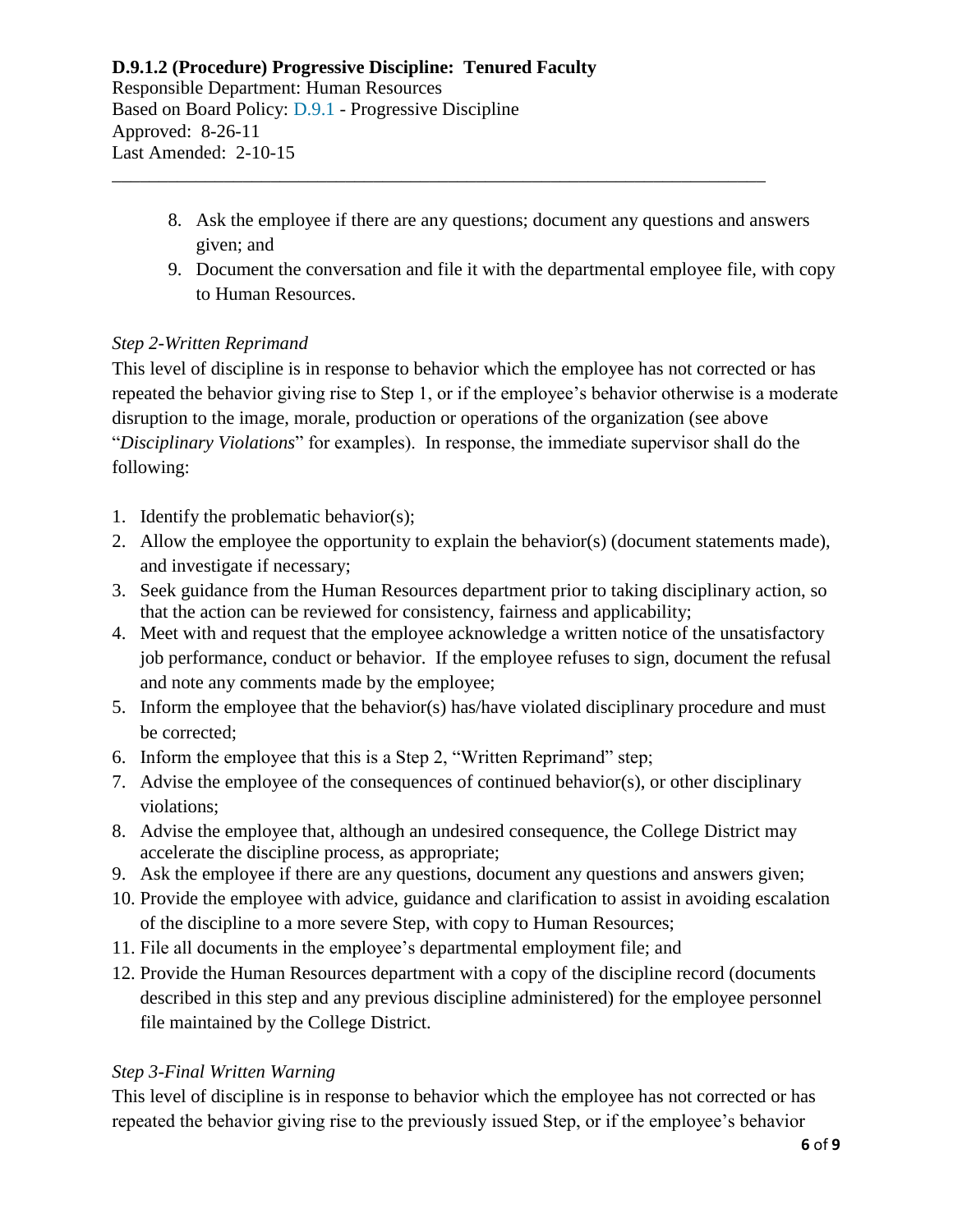Responsible Department: Human Resources Based on Board Policy: [D.9.1](https://www.alamo.edu/siteassets/district/about-us/leadership/board-of-trustees/policies-pdfs/section-d/d.9.1-policy.pdf) - Progressive Discipline Approved: 8-26-11 Last Amended: 2-10-15

otherwise is a serious disruption to the image, morale, production or operations of the organization (see above "*Disciplinary Violations*" for examples). In response, the immediate supervisor shall do the following:

\_\_\_\_\_\_\_\_\_\_\_\_\_\_\_\_\_\_\_\_\_\_\_\_\_\_\_\_\_\_\_\_\_\_\_\_\_\_\_\_\_\_\_\_\_\_\_\_\_\_\_\_\_\_\_\_\_\_\_\_\_\_\_\_\_\_\_\_\_\_

- 1. Identify the problematic behavior(s);
- 2. Allow the employee the opportunity to explain the behavior(s) (document statements made), and investigate if necessary;
- 3. Consult with the Human Resources Department and provide the Human Resources department with written information to support the disciplinary action **before** disciplinary action is taken;
- 4. Meet with and request that the employee acknowledge a written notice of the unsatisfactory job performance, conduct or behavior. If the employee refuses to sign, document the refusal and note any comments made by the employee;
- 5. Inform the employee that the behavior(s) has (have) violated disciplinary procedure and must be corrected;
- 6. Inform the employee that this is a Step 3, "Final Warning" step;
- 7. Advise the employee of the consequences of continued behavior(s), or other disciplinary violations;
- 8. Ask the employee if there are any questions, document any questions and answers given;
- 9. Provide the employee with advice, guidance and clarification to assist in avoiding escalation of the discipline to a more severe Step, with copy to Human Resources;
- 10. File all documents in the employee's departmental employment file; and
- 11. Provide the Human Resources department with a copy of the discipline record (documents described in this step and any previous discipline administered) for the employee personnel file maintained by the College District.

## *Step 4-Termination*

This level of discipline is in response to (1) behavior which the employee has not corrected or has repeated the behavior giving rise to the previously issued Step, (2) a first offense of a violation listed above under "*Step 4-Termination*", (3) an employee's behavior which is a severe disruption to the image, morale, production or operations of the organization, or (4) a violation of the law or College District policy or Code of Conduct (see above "*Disciplinary Violations*" for examples). In response, the immediate supervisor shall do the following:

- 1. Identify the problematic behavior(s);
- 2. Allow the employee the opportunity to explain the behavior(s) (document statements made), and investigate if necessary;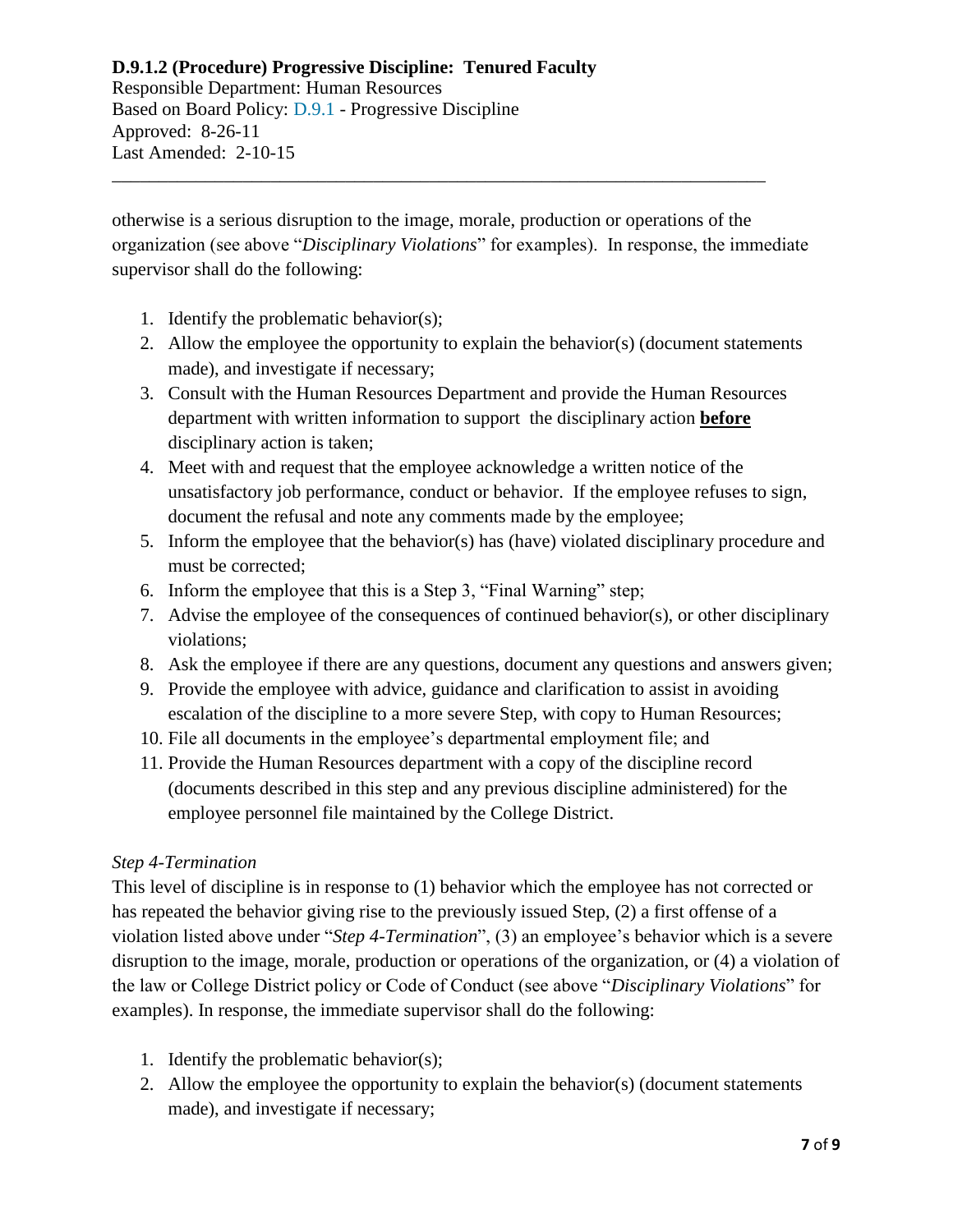#### **D.9.1.2 (Procedure) Progressive Discipline: Tenured Faculty** Responsible Department: Human Resources Based on Board Policy: [D.9.1](https://www.alamo.edu/siteassets/district/about-us/leadership/board-of-trustees/policies-pdfs/section-d/d.9.1-policy.pdf) - Progressive Discipline Approved: 8-26-11 Last Amended: 2-10-15

3. Consult with the Human Resources Department and provide the Human Resources department with written information to support the violation **before** disciplinary action is taken;

\_\_\_\_\_\_\_\_\_\_\_\_\_\_\_\_\_\_\_\_\_\_\_\_\_\_\_\_\_\_\_\_\_\_\_\_\_\_\_\_\_\_\_\_\_\_\_\_\_\_\_\_\_\_\_\_\_\_\_\_\_\_\_\_\_\_\_\_\_\_

- 4. Meet with and request that the employee acknowledge a written notice of the unsatisfactory job performance, conduct or behavior. If the employee refuses to sign, document the refusal and note any comments made by the employee;
- 5. Inform the employee that the behavior(s) has/have violated disciplinary procedure, resulting in the termination of employment;
- 6. Inform the employee of no longer being eligible for rehire with the College District in any capacity;
- 7. Ask the employee if there are any questions, document any questions and answers given;
- 8. File all documents in the employee's departmental employment file;
- 9. For tenured faculty, initiate the termination for cause procedure described in [D.10.2.5.](https://www.alamo.edu/siteassets/district/about-us/leadership/board-of-trustees/policies-pdfs/section-d/d.10.2.5-procedure.pdf)
- 10. Provide the Human Resources department with a copy of the discipline record (documents described in this step and any previous discipline administered) for the employee personnel file maintained by the College District.

# *NOTE: Terminations are subject to the requirements of Policy [D.10.2](https://www.alamo.edu/siteassets/district/about-us/leadership/board-of-trustees/policies-pdfs/section-d/d.10.2-policy.pdf) and related applicable procedures.*

The following procedures apply to the "*Steps*":

## *General Procedure*

NOTE*:* Employees may contact Human Resources for assistance and guidance at any step in this procedure.

- 1. In the event that an employee violates separate provision(s) of this procedure, the employee is subject to escalation to the next level Step, as appropriate. It is not required that any subsequent Step pertains to the same or similar offense for which any prior Step was issued.
- 2. The disciplined employee shall be asked to acknowledge receipt for all notices of discipline; if the employee refuses to sign the acknowledgement, the document shall be noted as "Refused to Sign."
- 3. This procedure does not limit management's ability to coach or otherwise communicate with any employee without regressing "backwards" in the Steps.